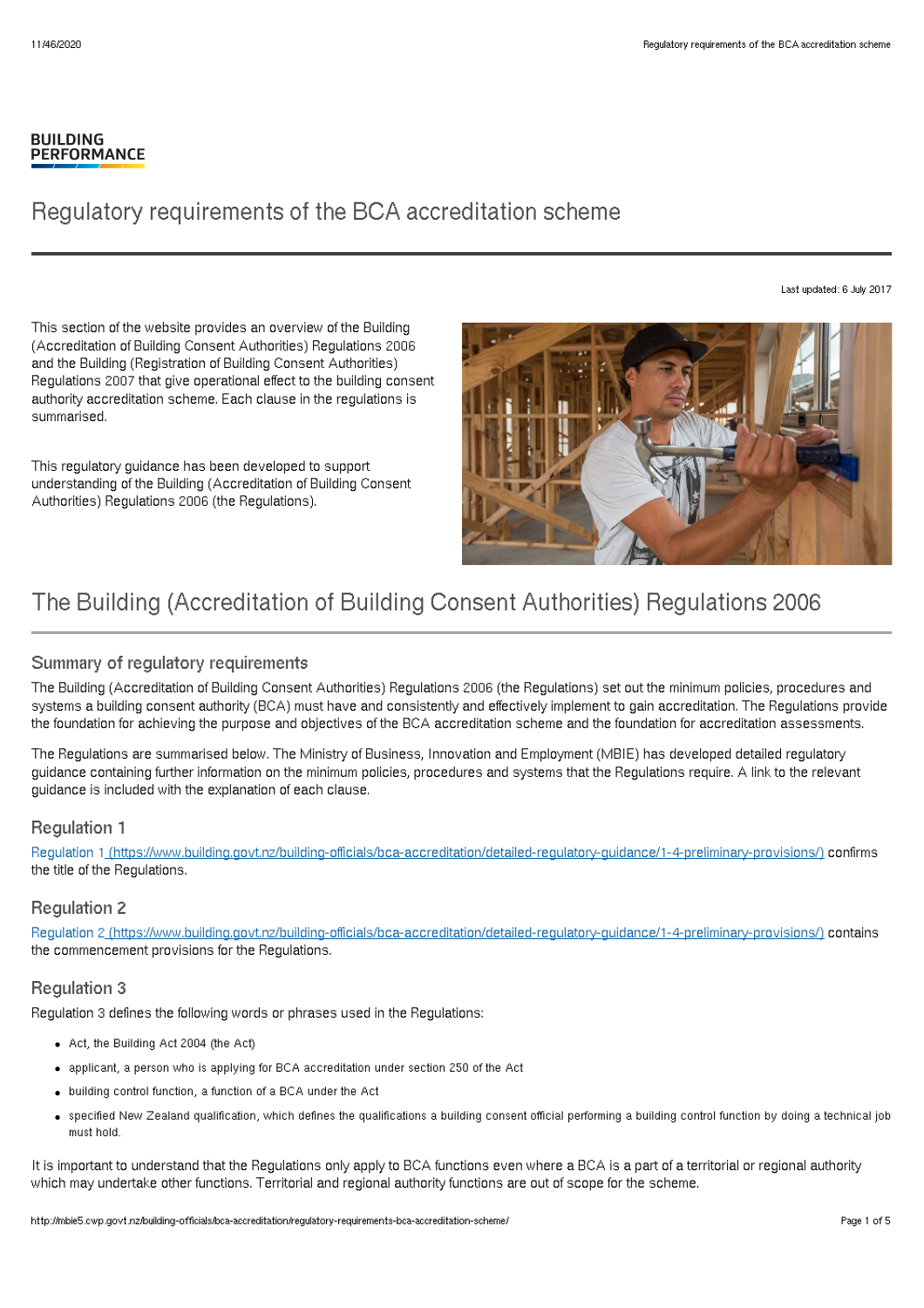Regulation 3: The interpretations clause [\(https://www.building.govt.nz/building-officials/bca-accreditation/detailed-regulatory-guidance/1-4](http://mbie5.cwp.govt.nz/building-officials/bca-accreditation/detailed-regulatory-guidance/1-4-preliminary-provisions/) preliminary-provisions/)

## Regulation 3A

Regulation 3A is the standard clause that is used for all transitional and savings schedules included in regulations. The wording is used to allow for any future provisions (inserted by future amendments) to be added to Schedule 1. While the only transitional provision at this stage relates to fees, it is possible that in the future there will be other transitional or savings provisions that relate to matters other than fees.

Regulation 3A: Transitional, savings and related provisions [\(https://www.building.govt.nz/building-officials/bca-accreditation/detailed-regulatory](http://mbie5.cwp.govt.nz/building-officials/bca-accreditation/detailed-regulatory-guidance/1-4-preliminary-provisions/)guidance/1-4-preliminary-provisions/)

# Regulation 4

Regulation 4 states that the standards and criteria for accreditation are set out in Regulations 5–18.

Regulation 4: Criteria and standards for accreditation [\(https://www.building.govt.nz/building-officials/bca-accreditation/detailed-regulatory](http://mbie5.cwp.govt.nz/building-officials/bca-accreditation/detailed-regulatory-guidance/1-4-preliminary-provisions/)guidance/1-4-preliminary-provisions/)

## Regulation 5

Regulation 5 requires BCAs to ensure their policies, procedures and systems are written or electronic, "appropriate for their purposes" and "consistently and effectively implemented".

This general requirement must be read in conjunction with the requirements set out in Regulations 7–18. The policies, procedures and system required by Regulations 7–18 must be written or electronic, appropriate for purpose and consistently and effectively implemented.

Regulation 5: Polices, procedures and systems [\(https://www.building.govt.nz/building-officials/bca-accreditation/detailed-regulatory-guidance/5](http://mbie5.cwp.govt.nz/building-officials/bca-accreditation/detailed-regulatory-guidance/5-requirements-policies-procedures-systems/) requirements-policies-procedures-systems/) contains MBIE's guidance on meeting the accreditation requirement.

## Regulation 6

Regulation 6 requires a BCA to record:

- how it ensures that its policies, procedures and systems are effectively implemented
- the decisions it makes under its policies, procedures and systems
- the reasons for and outcomes of its decisions.

This general requirement must be read in conjunction with the requirements set out in Regulations 7–18. Decisions made under the policies, procedures and system required by Regulations 7–18 must be recorded.

Regulation 6: Observance of policies, procedures and systems [\(https://www.building.govt.nz/building-officials/bca-accreditation/detailed](http://mbie5.cwp.govt.nz/building-officials/bca-accreditation/detailed-regulatory-guidance/6-decisions-policies-procedures-systems/)regulatory-guidance/6-decisions-policies-procedures-systems/) contains MBIE's guidance on meeting the accreditation requirement.

## Regulation 6A

Regulation 6A sets out the requirement that a BCA must have a system for notifying MBIE and the accreditation body of specified matters that include a change to their organisational status or significant turnover in staff. A BCA that is not part of a territorial or regional authority has additional notification requirements.

Regulation 6A: Notification requirements [\(https://www.building.govt.nz/building-officials/bca-accreditation/detailed-regulatory-guidance/6a](http://mbie5.cwp.govt.nz/building-officials/bca-accreditation/detailed-regulatory-guidance/6a-notification-requirements/)notification-requirements/) contains MBIE's guidance on meeting the accreditation requirement.

# Regulation 7

Regulation 7 sets out detailed requirements for a BCA's policies and procedures for performing their building control functions including for:

- providing information to the public
- receiving and processing consent applications
- planning, performing and managing inspections
- the issue of code compliance certificates, compliance schedules and notices to fix
- managing inquiries and complaints.

Regulation 7: Performing building control functions [\(https://www.building.govt.nz/building-officials/bca-accreditation/detailed-regulatory](http://mbie5.cwp.govt.nz/building-officials/bca-accreditation/detailed-regulatory-guidance/7-perform-building-control-functions/)guidance/7-perform-building-control-functions/) contains MBIE's guidance on meeting the accreditation requirement.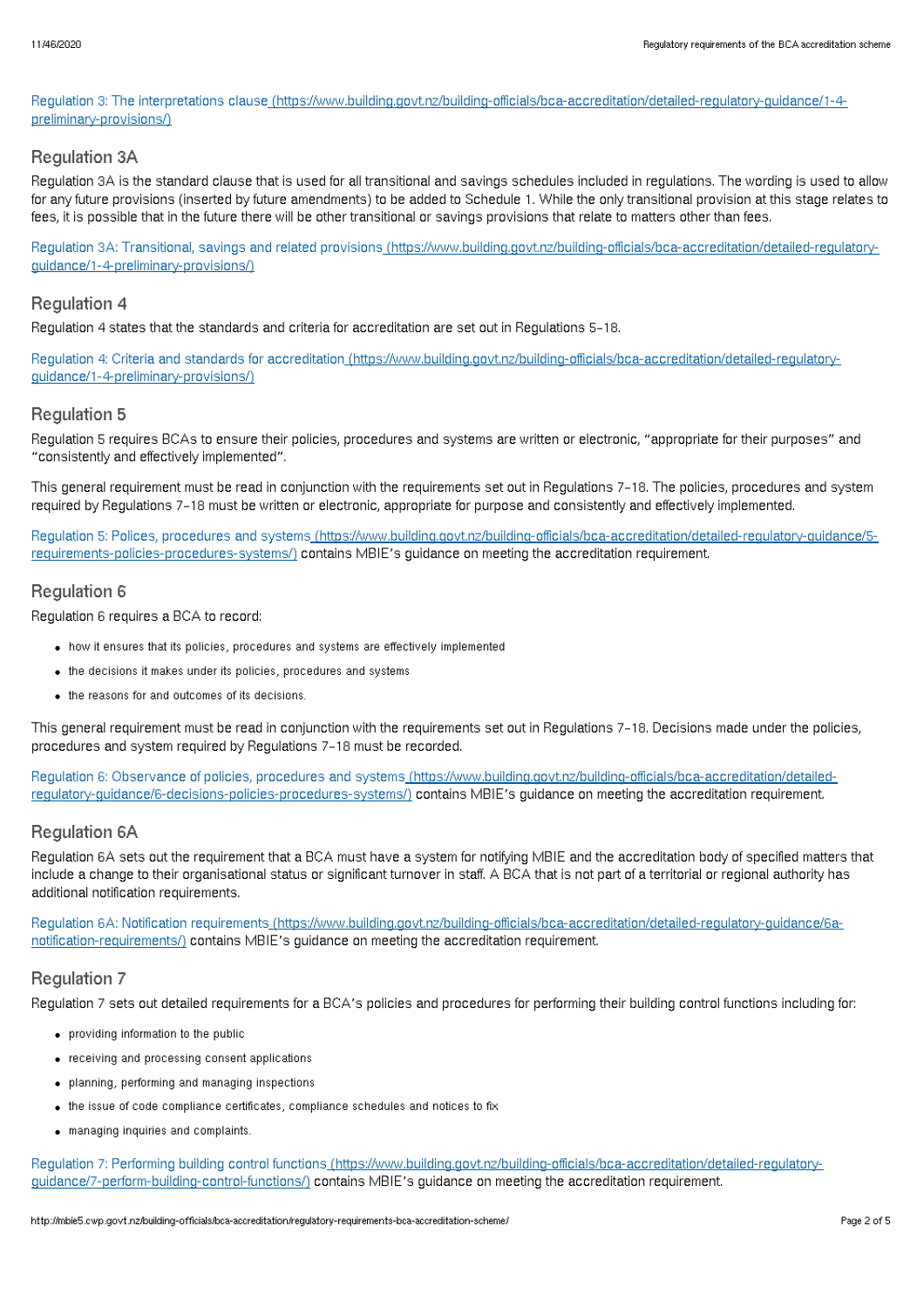#### Regulation 8

Regulation 8 specifies the requirement that a BCA must have a system for ensuring it has enough employees and contractors to undertake its building control functions.

Regulation 8: Ensuring enough employees and contractors [\(https://www.building.govt.nz/building-officials/bca-accreditation/detailed-regulatory](http://mbie5.cwp.govt.nz/building-officials/bca-accreditation/detailed-regulatory-guidance/8-ensure-enough-employees-contractors/)guidance/8-ensure-enough-employees-contractors/) contains MBIE's guidance on meeting the accreditation requirement.

## Regulation 9

Regulation 9 specifies the requirement that a BCA must have a system for ensuring building control work is allocated only to those who are competent to do the work.

Regulation 9: Allocating work to competent employees or contractors (https://www.building.govt.nz/building-officials/bca-accreditation/detailed[regulatory-guidance/9-allocate-work-competent-employees-contractors/\)](http://mbie5.cwp.govt.nz/building-officials/bca-accreditation/detailed-regulatory-guidance/9-allocate-work-competent-employees-contractors/) contains MBIE's guidance on meeting the accreditation requirement.

## Regulation 10

Regulation 10 specifies the requirement that a BCA must have a system for establishing and assessing the competence of employees who undertake building control functions.

Regulation 10: Establishing and assessing competence of employees [\(https://www.building.govt.nz/building-officials/bca-accreditation/detailed](http://mbie5.cwp.govt.nz/building-officials/bca-accreditation/detailed-regulatory-guidance/10-establish-assess-competence-employees/)regulatory-guidance/10-establish-assess-competence-employees/) contains MBIE's guidance on meeting the accreditation requirement.

#### Regulation 11

Regulation 11 specifies the requirement that a BCA must have a system for training employees who undertake building control functions by doing a technical job. It specifies the components that the training system must include.

Regulation 11: Training employees [\(https://www.building.govt.nz/building-officials/bca-accreditation/detailed-regulatory-guidance/11-training](http://mbie5.cwp.govt.nz/building-officials/bca-accreditation/detailed-regulatory-guidance/11-training-employees/)employees/) contains MBIE's guidance on meeting the accreditation requirement.

## Regulation 12

Regulation 12 specifies the requirement that a BCA must have a system for choosing and using competent contractors and specifies the features that the system must include.

Regulation 12: Choosing and using contractors [\(https://www.building.govt.nz/building-officials/bca-accreditation/detailed-regulatory-guidance/12](http://mbie5.cwp.govt.nz/building-officials/bca-accreditation/detailed-regulatory-guidance/12-choosing-using-contractors/) choosing-using-contractors/) contains MBIE's guidance on meeting the accreditation requirement.

## Regulation 13

Regulation 13 specifies the requirement that a BCA must have a system for identifying and designating appropriate technical leadership.

Regulation 13: Technical leadership [\(https://www.building.govt.nz/building-officials/bca-accreditation/detailed-regulatory-guidance/13-technical](http://mbie5.cwp.govt.nz/building-officials/bca-accreditation/detailed-regulatory-guidance/13-technical-leadership/)leadership/) contains MBIE's guidance on meeting the accreditation requirement.

## Regulation 14

Regulation 14 specifies the requirement that a BCA must have a system for ensuring it has the technical information, facilities and equipment to effectively perform its building control functions.

Regulation 14: Ensuring necessary technical resources [\(https://www.building.govt.nz/building-officials/bca-accreditation/detailed-regulatory](http://mbie5.cwp.govt.nz/building-officials/bca-accreditation/detailed-regulatory-guidance/14-necessary-technical-resources/)guidance/14-necessary-technical-resources/) contains MBIE's guidance on meeting the accreditation requirement.

## Regulation 15

Regulation 15 requires BCAs to record their organisational structure and the roles, responsibilities, powers, authorities, and limitations on the powers and authorities, of their staff.

Regulation 15: Keeping organisational records [\(https://www.building.govt.nz/building-officials/bca-accreditation/detailed-regulatory-guidance/15](http://mbie5.cwp.govt.nz/building-officials/bca-accreditation/detailed-regulatory-guidance/15-keeping-organisational-records/) keeping-organisational-records/) contains MBIE's guidance on meeting the accreditation requirement.

## Regulation 16

Regulation 16 requires BCAs to have a system for ensuring all information relevant to a building consent application is filed, readily accessible, retrievable and stored securely.

Regulation 16: Filing applications for building consents (https://www.building.govt.nz/building-officials/bca-accreditation/detailed-requlatoryguidance/16-filing-applications-building-consents/) contains MBIE's guidance on meeting the accreditation requirement. http://mbie5.cwp.govt.nz/building-officials/bca-accreditation/regulatory-requirements-bca-accreditation-scheme/ Page 3 of 5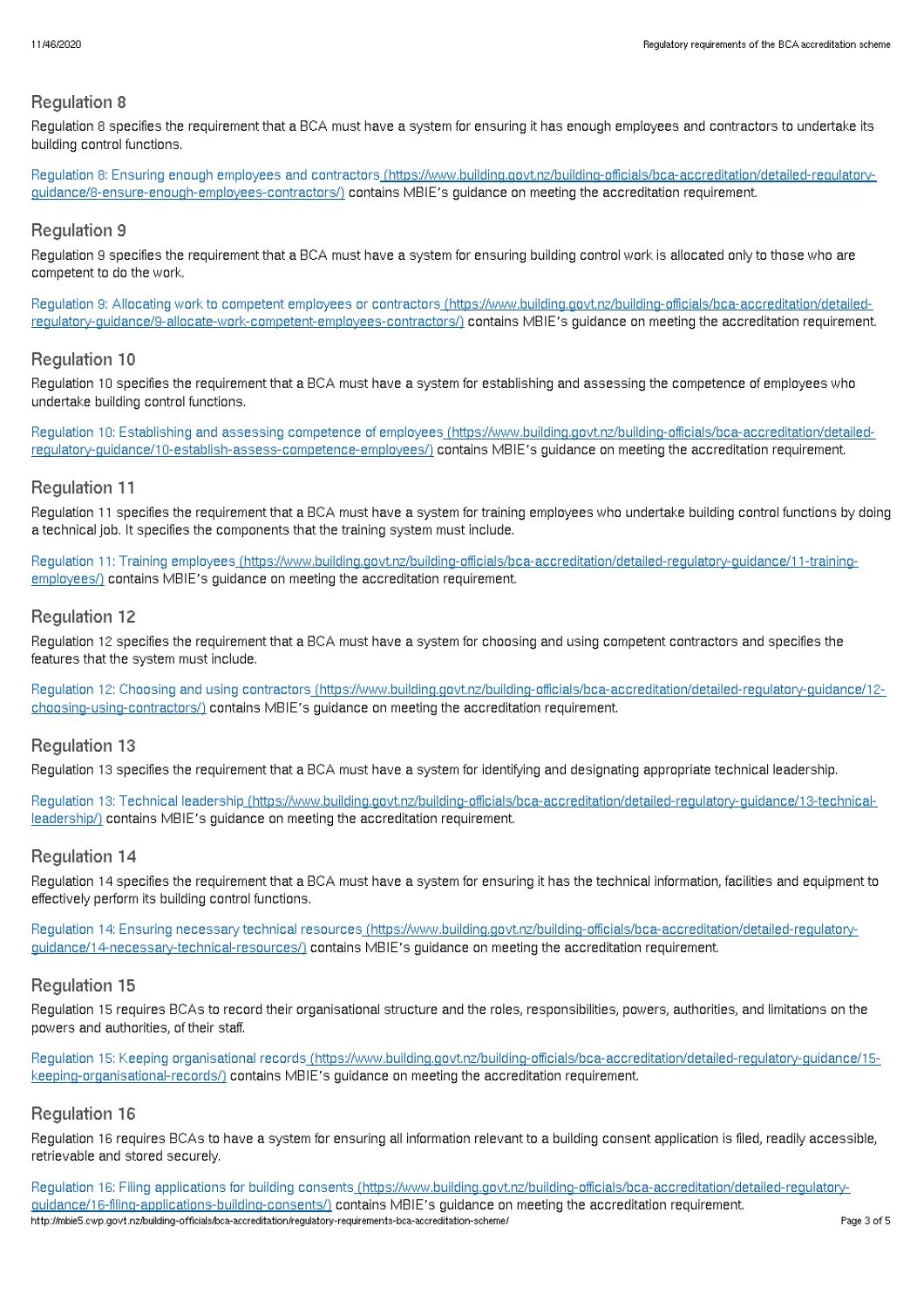# Regulation 17

Regulation 17 specifies requirements for a BCA's quality assurance system.

Regulation 17: Assuring quality [\(https://www.building.govt.nz/building-officials/bca-accreditation/detailed-regulatory-guidance/17-assuring](http://mbie5.cwp.govt.nz/building-officials/bca-accreditation/detailed-regulatory-guidance/17-assuring-quality/)guality/) contains MBIE's guidance on meeting the accreditation requirement.

#### Regulation 18

Regulation 18 requires building control officials who perform building control functions by doing a technical job to have a specified New Zealand qualification. It also provides that a BCA may have a system for determining where it is unreasonable and impractical to implement the system.

Regulation 18: Requiring appropriate technical qualifications [\(https://www.building.govt.nz/building-officials/bca-accreditation/detailed-regulatory](http://mbie5.cwp.govt.nz/building-officials/bca-accreditation/detailed-regulatory-guidance/18-appropriate-technical-qualifications/)guidance/18-appropriate-technical-qualifications/) contains MBIE's guidance on meeting the accreditation requirement.

#### Regulation 19

Regulation 19 [\(https://www.building.govt.nz/building-officials/bca-accreditation/detailed-regulatory-guidance/19-fees-schedule/\)](http://mbie5.cwp.govt.nz/building-officials/bca-accreditation/detailed-regulatory-guidance/19-fees-schedule/) refers to Schedule 2 of the Regulations, which sets out the fees payable for an accreditation assessment.

#### Schedule 1

Schedule 1 includes a transitional provision for the provision of the fees payable for an accreditation assessment. It is necessary to ensure the appropriate charging of the ongoing accreditation fee that covers the administration of the scheme. This fee is payable in arrears and will be charged based on the months that have passed since an accredited organisation or BCA's last assessment.

#### Schedule 2

Schedule 2 sets out the fee for service regime for initial applications for accreditation and regular accreditation assessments (referred to as audits).

The following can be found on the Legislation website:

- The Building (Accreditation of Building Consent Authorities) Regulations 2006 [\(http://www.legislation.govt.nz/regulation/public/2006/0399/latest/DLM424665.html\)](http://www.legislation.govt.nz/regulation/public/2006/0399/latest/DLM424665.html)
- The Building Act 2004 [\(http://www.legislation.govt.nz/act/public/2004/0072/latest/whole.html\)](http://www.legislation.govt.nz/act/public/2004/0072/latest/whole.html)

# The Building (Registration of Building Consent Authorities) Regulations 2007

## Summary of regulatory requirements

The Building (Registration of Building Consent Authorities) Regulations 2007 (the registration Regulations) set out the criteria and standards for an accredited BCA to become a registered BCA, the details that must be provided on the application form and the required fee.

#### Regulation 1

Regulation 1 confirms the title of the registration Regulations.

#### Regulation 2

Regulation 2 confirms that the registration Regulations came into force on 1 November 2007.

## Regulation 3

Regulation 3 defines the following words or phrases used in the registration Regulations:

- Act, the Building Act 2004 (the Act)
- applicant, a person who is applying for BCA accreditation under section 250 of the Act
- building control function, a function of a BCA under the Act
- management, a chief executive or a manager or director responsible for a BCA.

It is important to understand that the registration Regulations only apply to BCA functions even where a BCA is a part of a territorial or regional authority that may undertake other functions. Territorial and regional authority functions are out of scope for the scheme.